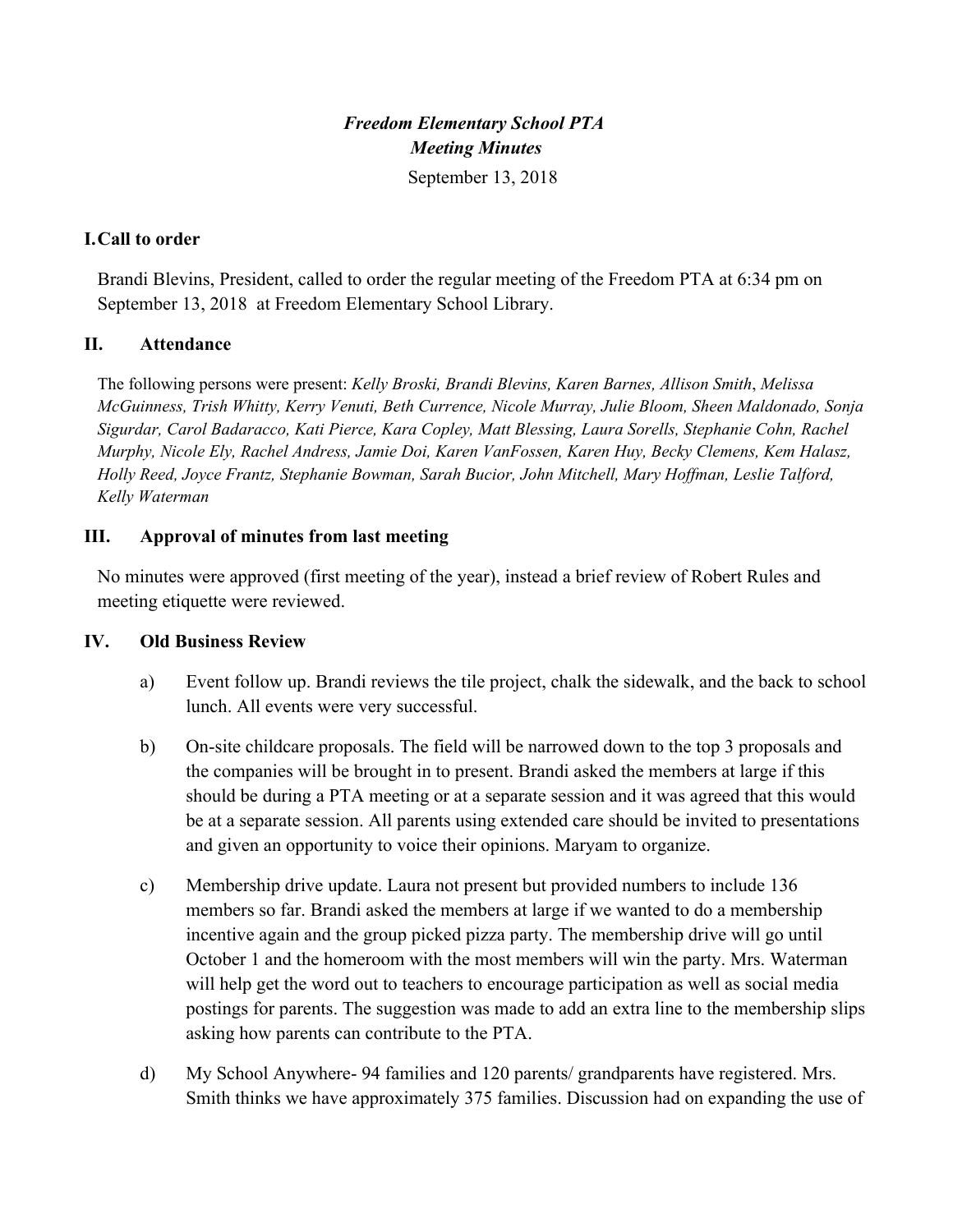program for emails, membership payments, etc. Tami Goldstein not present but will considering this.

## **V. Principal's report**

- a) Mrs. Smith stated she is excited about the tile project around the school. Would like pictures emailed to Mrs. Smith or Mrs. Barnes. They expressed gratitude for the sidewalk chalk and back to school lunch
- b) Mrs. Smith requested parents consider volunteering to assist with handwriting within the school. This includes all handwriting- cursive, print on the line, etc. They would like this to be a commitment and will provide training. Please contact Mrs. Smith or Barnes if interested.
- c) Volunteers are needed to help in the classroom or at home doing clerical work. Please complete your volunteer training.
- d) School Improvement Team- Looking for a parent who can join the team this year from 4- 4:30 once a month on the first Wednesday. Brandi asked that it be someone from PTA that could help bridge any gaps between PTA and school. Please contact Mrs. Barnes if interested.
- e) Spirit wear will be sold by the school as a fundraiser this year. Information will be coming out soon.

## **VI. Teacher Report**

- a) Mrs. Kelly Waterman has volunteered to be the Teacher rep for the PTA again this year. Mrs. Leslie Talford has volunteered to be the alternate.
- b) Mrs. Kelly Waterman would like to set up a Crayola crayon/ marker reusable program. Kelly Broske will see how her work has done this before and follow up with Mrs. Waterman.
- c) The teachers would like to continue the PTA funding of First in Math, RAZ kids, and Brain Pop. Brandi stated they are included in the budget presented for approval today.

## **VII. New Business**

a) Teacher PTA dollar incentive- a new "Hoffy dollar" program Brandi has created to encourage more teacher participation with students and the PTA outside of the classroom. The money teachers earn will add to the classroom support fund the PTA already provides for them. In the proposed budget, extra funds for the teacher support has been added to accommodate this.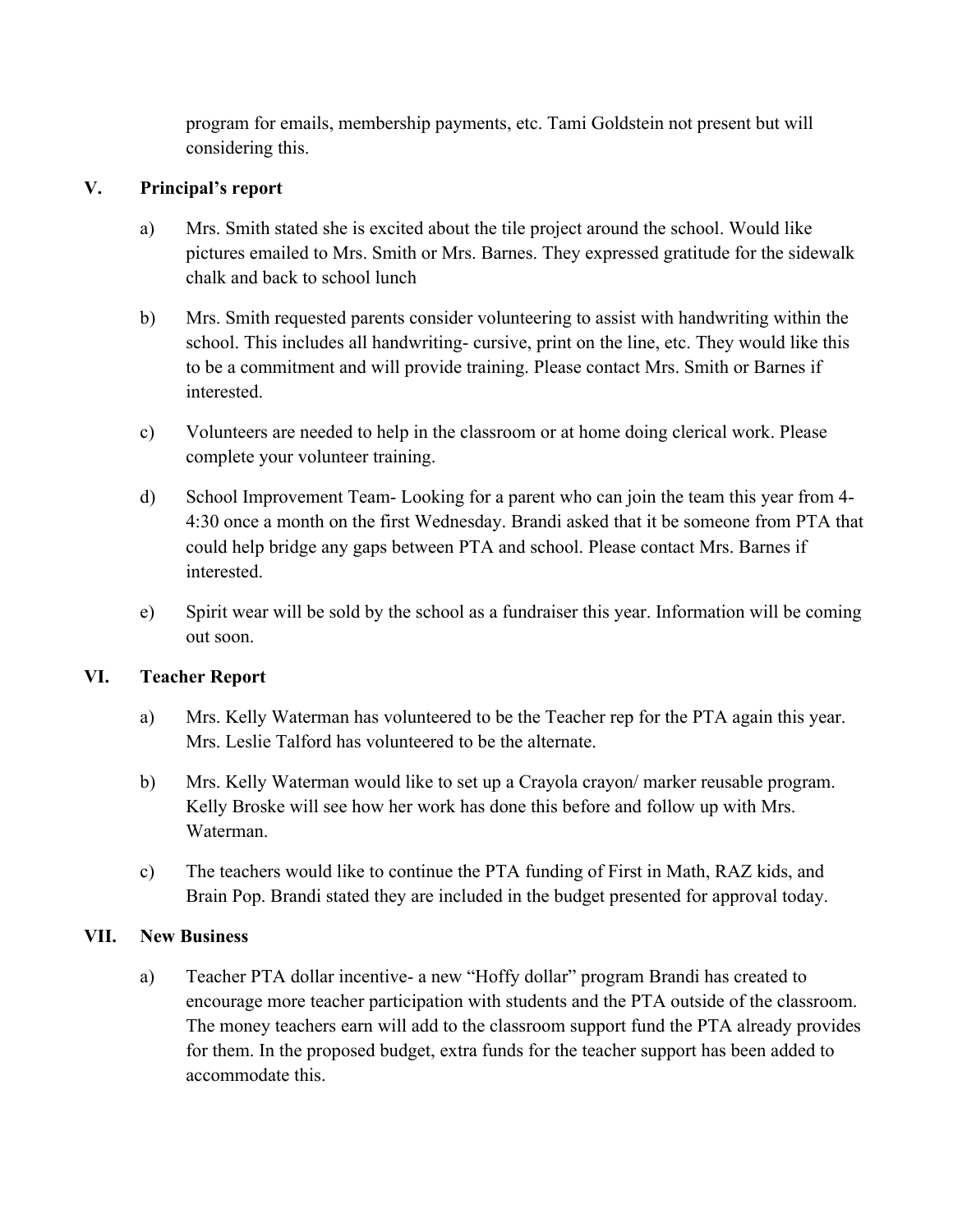- b) Roving monthly teacher cart- Brandi proposed starting a monthly cart of goodies for teachers and staff to be delivered around the school. Kati Pierce is interested in taking on this task. Brandi asked if anyone else was interested in helping to let her know.
- c) Volcano replacement- Mrs. Barnes stated the equipment is non-reparable and needs to be replaced. Mrs. Smith explained the same identical piece of equipment needs to replace the existing one in order to prevent the cost of surveys and other fees. Cost will be \$1200. Motion to approve by Rachel Murphy, vote carries 30 in favor, 0 opposed, 3 abstentions.
- d) Request to increase behavioral incentives. Mrs. Barnes asked for \$1,000 increase this year. Brandi asked that PTA be more involved with the spending of the funds for the PTA contributions to this (ie- parents help shop, price out vendors, etc). Motion to approve the budget to include \$3,000 for student behavior incentive this year by Rachel Murphy, vote carries 30 in favor, 0 opposed, 3 abstentions.
- e) Request for poster maker- The poster maker is broken and Mrs. Barnes is asking for the PTA to fund a replacement with a 3-year warrantee for \$700. Rachel Murphy motioned to approve, vote carries 30 in favor, 0 opposed, 3 abstentions.
- f) Request to increase birthday books- Lynette not present, increase discussions tabled. Katie Pierce states her mother works for a book company and may have connections she will explore.
- g) Request to give FES scholarship to a Liberty Grad- Brandi received an email to the general PTA email account asking if FES would provide a scholarship this year like Carroltowne and "other" schools do. Beth Currence works with the LHS scholarship team and will check into this. General members did not seem interested.
- h) Proposed budget for 2018-2019 school year was presented. General members voted to approve the presented budget as is with the line item increased as approved today. Motion to approved by Rachel Murphy, vote carries 30 in favor, 0 opposed, 3 abstentions.

## **VIII. Committee Reports**

- a) Fun Run Updates- Trish Whitty present and updated plans. This will be our main fundraiser of the year and we are looking to make \$30,000 this year. The run is October 25 with a rain date of October 26. We will again be using the online company Get Moving Crew. Volunteers appreciated. Information will be coming out to students this week.
- b) Cultural Arts Programs- Sheen Maldonado presented her ideas including bullying awareness, Artscape, cultural awareness, and Justin Berk meteorologist. Justin has t-shirt sales that could help offset the cost of his programs. Asking for an increase in funding of \$1,000 to support a fourth program this year instead of the three. Motion to increase the budget to \$3,000 by Rachel Murphy, motion carried 30 in favor, 0 opposed, 3 abstentions.